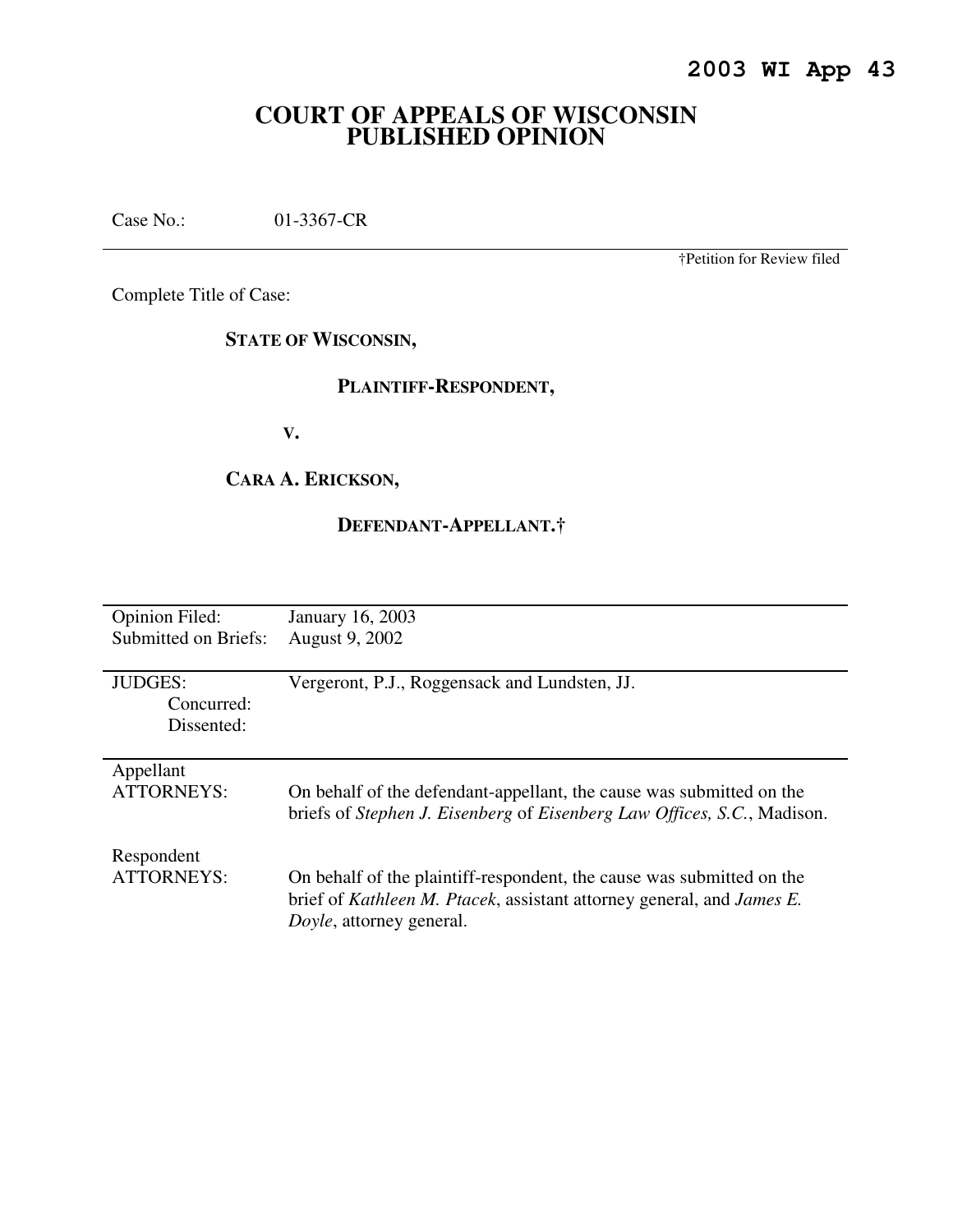# **2003 WI App 43**

**NOTICE** 

 **This opinion is subject to further editing. If published, the official version will appear in the bound volume of the Official Reports. A party may file with the Supreme Court a petition to review an adverse decision by the Court of Appeals.** *See* **WIS. STAT. § 808.10** 

**and RULE 809.62.** 

# **COURT OF APPEALS DECISION DATED AND FILED**

# **January 16, 2003**

**Cornelia G. Clark Clerk of Court of Appeals**

# **Appeal No. 01-3367-CR Cir. Ct. No. 01-CF-519**

### **STATE OF WISCONSIN IN COURT OF APPEALS**

**STATE OF WISCONSIN,** 

### **PLAINTIFF-RESPONDENT,**

 **V.** 

**CARA A. ERICKSON,** 

 **DEFENDANT-APPELLANT.** 

 APPEAL from judgments of the circuit court for Dane County: DANIEL R. MOESER, Judge. *Affirmed*.

Before Vergeront, P.J., Roggensack and Lundsten, JJ.

¶1 LUNDSTEN, J. Cara Erickson appeals judgments of the circuit court convicting her of homicide by intoxicated use of a vehicle contrary to WIS.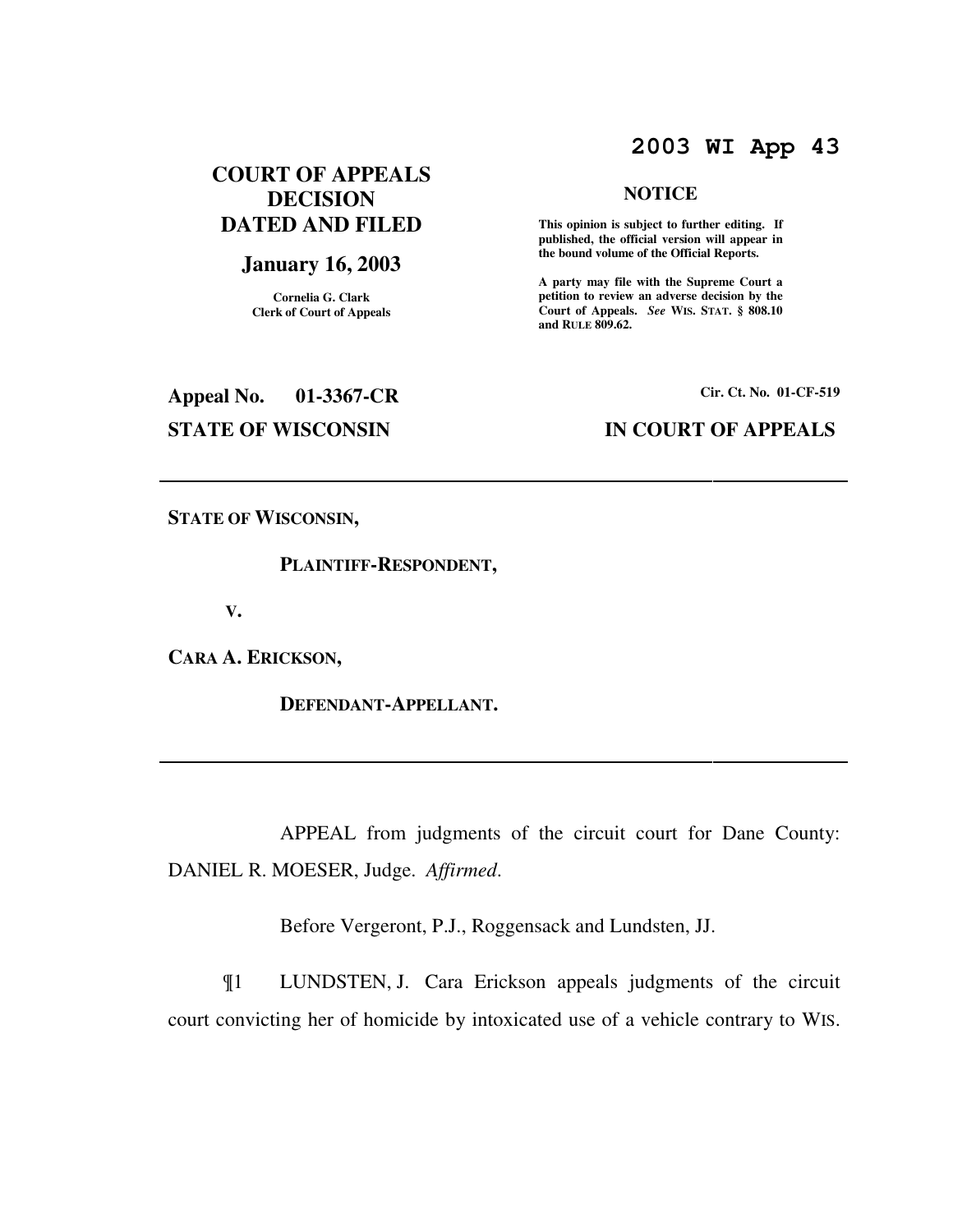STAT. § 940.09(1)(a) (1997-98),<sup>1</sup> and causing injury by intoxicated operation of a vehicle contrary to WIS. STAT. § 346.63(2)(a)1. Erickson argues that her suppression motion should have been granted because police obtained a blood sample from her in violation of the requirements set forth in *State v. Bohling*, 173 Wis. 2d 529, 533-34, 494 N.W.2d 399 (1993). In particular, Erickson complains that the blood draw was invalid because (1) it was drawn without consent and without a warrant before she was arrested, and (2) police did not have probable cause to arrest her for a drunk-driving violation or crime. We affirm the circuit court.

### *Background*

¶2 On August 27, 2000, at approximately 5:40 a.m., Erickson crashed her pickup truck into a vehicle, setting the vehicle on fire. One occupant of the struck vehicle was killed and another was seriously injured. Erickson was questioned at the scene and was transported to the hospital for treatment of minor injuries she sustained. After continuing his investigation at the hospital, the officer directed hospital personnel to draw a blood sample from Erickson. At the time of the blood draw, Erickson had not been placed under arrest and the officer had not acquired a warrant. Erickson's blood-alcohol content was 0.103% by weight. After the blood draw, Erickson was arrested and charged with several crimes arising out of the collision.

¶3 Erickson moved to suppress evidence obtained from the blood draw, and the circuit court denied the motion. Erickson pled no contest to and was

 $\overline{a}$ 

<sup>&</sup>lt;sup>1</sup> All references to the Wisconsin Statutes are to the 1997-98 version unless otherwise noted.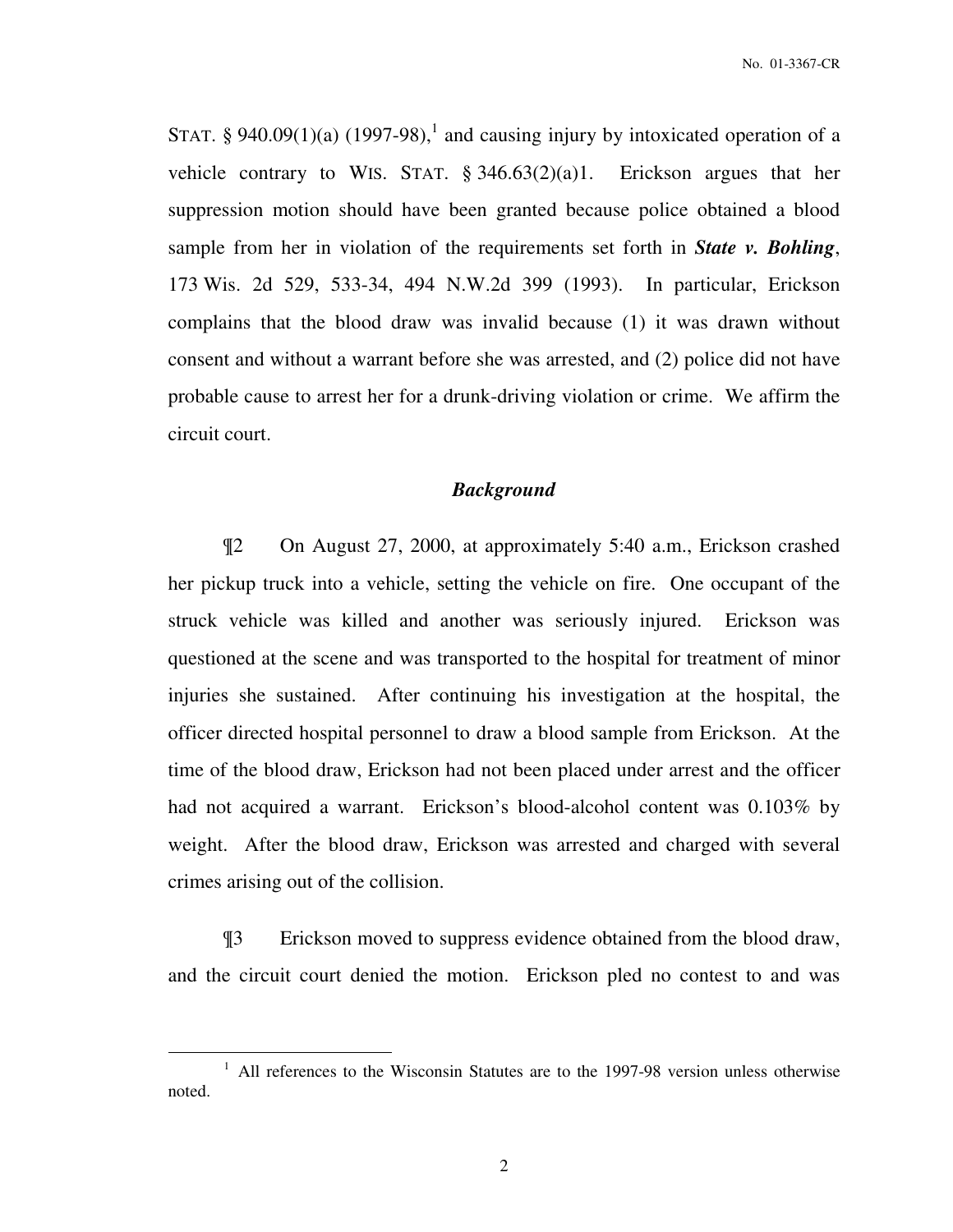convicted of homicide by intoxicated use of a vehicle and causing injury to another by intoxicated operation of a vehicle.

### *Standard of Review*

¶4 The material facts are not disputed. When material facts are undisputed, the constitutional reasonableness of a search presents a question of law, which we review without deference to the circuit court. *State v. Swanson*, 164 Wis. 2d 437, 449-50, 475 N.W.2d 148 (1991).

### *Discussion*

### *Whether Probable Cause to Search is a Substitute for a Formal Arrest under Bohling*

¶5 After the truck Erickson was driving struck a vehicle, killing one occupant and injuring another, the investigating police officer directed medical personnel to take a blood sample from Erickson without a warrant and without Erickson's consent. The parties agree that evidence obtained from the blood sample is admissible if the four prongs of *Bohling* are satisfied. In *Bohling*, the supreme court held that evidence resulting from a warrantless nonconsensual blood draw, taken at the direction of a law enforcement officer, is admissible under the following circumstances:

> (1) the blood draw is taken to obtain evidence of intoxication from a person lawfully arrested for a drunkdriving related violation or crime, (2) there is a clear indication that the blood draw will produce evidence of intoxication, (3) the method used to take the blood sample is a reasonable one and performed in a reasonable manner, and (4) the arrestee presents no reasonable objection to the blood draw.

*Bohling*, 173 Wis. 2d at 534 (footnote omitted).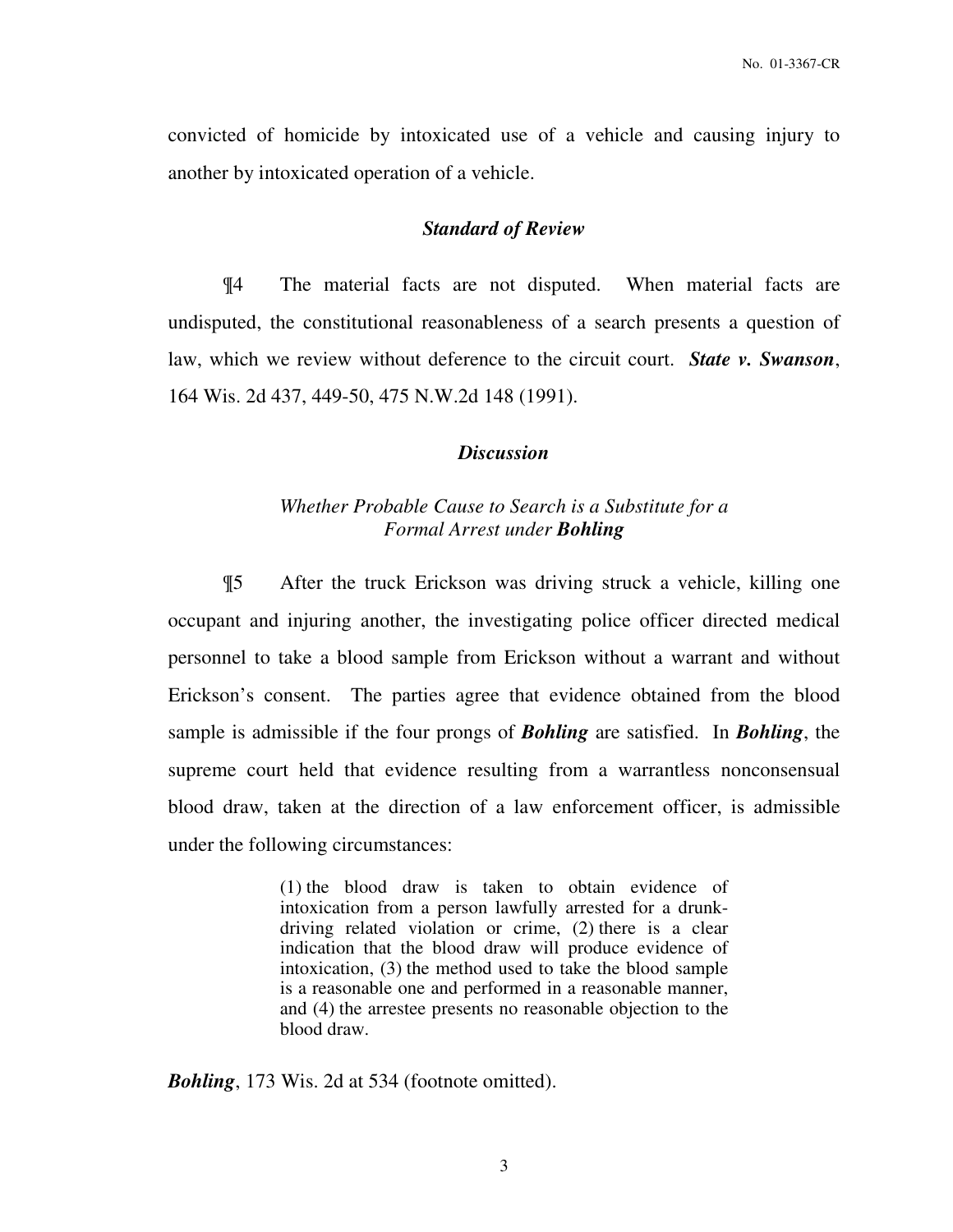No. 01-3367-CR

¶6 The first dispute in this case centers on the first prong above and on a footnote in *Bohling* qualifying that prong. The footnote relies on our decision in *State v. Bentley*, 92 Wis. 2d 860, 286 N.W.2d 153 (Ct. App. 1979), and reads: "Probable cause to arrest substitutes for the predicate act of lawful arrest." *Bohling*, 173 Wis. 2d at 534 n.1. Erickson contends this footnote is both dicta and erroneous. She asserts this footnote is erroneous because *Bentley* had already been overruled by the supreme court in *Swanson* by the time *Bohling* was decided. We disagree and begin our discussion with *Bentley*.

¶7 In *Bentley*, we addressed whether police may direct a warrantless nonconsensual blood draw based upon both probable cause to search and exigent circumstances. In that case, police had probable cause to believe that Bentley was driving while intoxicated, but Bentley was not arrested prior to the time blood was drawn. *Bentley*, 92 Wis. 2d at 863-64. As Erickson does here, Bentley argued that an arrest is required prior to a warrantless nonconsensual blood draw and that probable cause to arrest for drunk driving is no substitute for an actual drunkdriving arrest. *Id.* at 863. We disagreed, stating: "Logic dictates that where there is probable cause for [a drunk-driving] arrest, one need not perform the formalistic rituals of arrest in order to obtain a blood sample and thus preserve possible evidence of a crime." *Id.* at 864. More importantly, our subsequent analysis in *Bentley* made clear that the absence of an arrest was not cause for suppression because the seizure of Bentley's blood was supported by both probable cause to find evidence of drunk driving and exigent circumstances.

¶8 Typically, probable cause *to believe blood contains evidence of* a drunk-driving violation and probable cause *to arrest for* a drunk-driving violation go hand in hand. However, police sometimes come into possession of information supporting an arrest long after the intoxicated operation and at a time when there is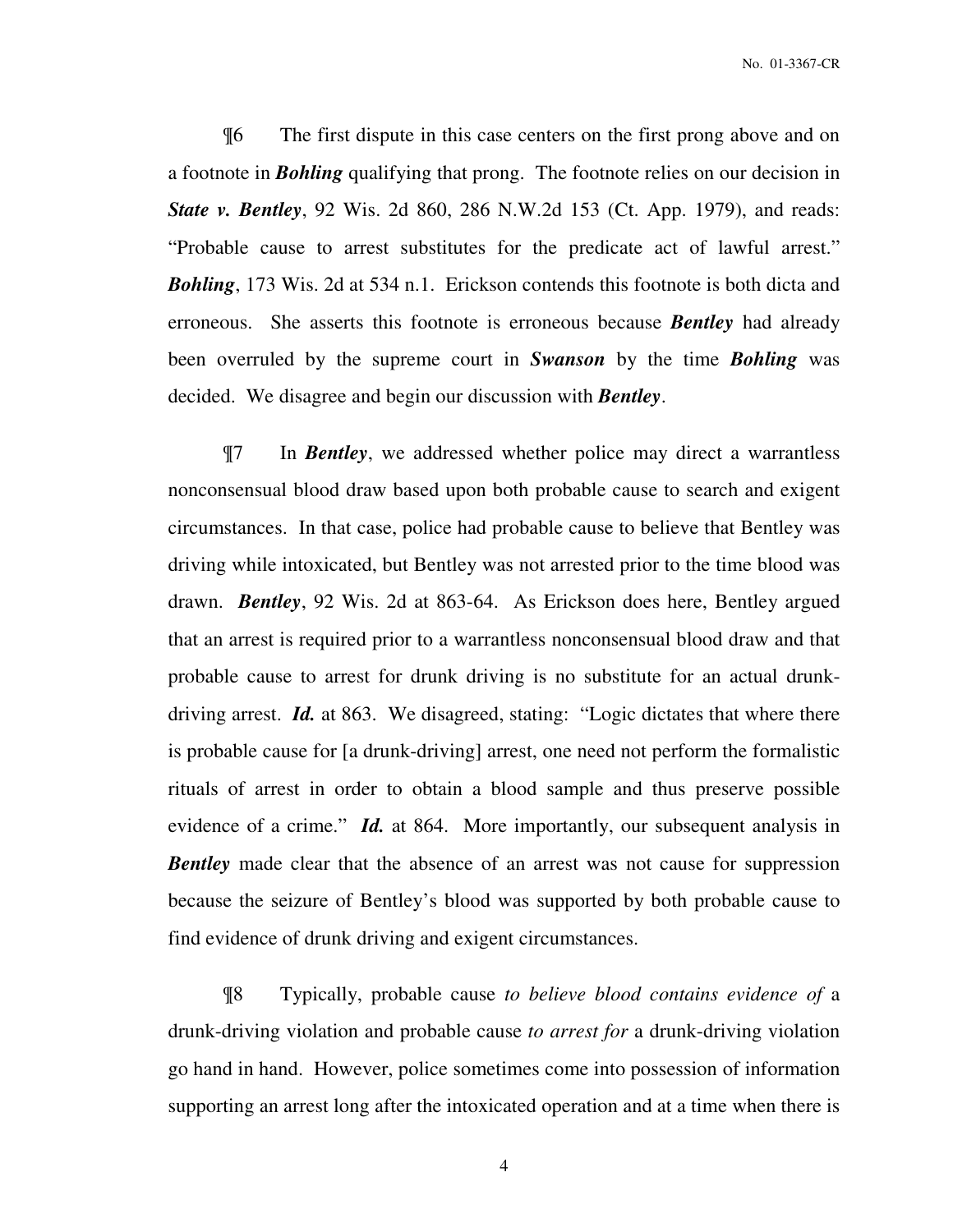no longer reason to think the driver's blood contains alcohol. In *Bentley*, we sometimes talked in terms of probable cause *to arrest*, apparently agreeing with the State's contention that "where there is probable cause for arrest, there is probable cause for a search." *Id.* at 863. But the actual analysis in *Bentley* more aptly discussed whether, at the time of the blood draw, there was probable cause to believe Bentley's blood would furnish evidence of a crime.

¶9 We explained in *Bentley* that the blood evidence was admissible because exigent circumstances existed (i.e., blood rapidly metabolizing alcohol), the blood draw was performed in a reasonable manner (i.e., drawn in a hospital environment by a hospital technician), and police had "probable cause to conclude that a blood test might furnish evidence of a crime." *Id.* at 864-65. Therefore, properly read, *Bentley* is a probable-cause-to-*search* case applying the wellestablished exigency exception to the warrant requirement. *See generally State v. Donovan*, 91 Wis. 2d 401, 408, 283 N.W.2d 431 (Ct. App. 1979) ("Reasonableness as the ultimate standard of lawfulness of a warrantless search is fulfilled only if its two components are met: (1) probable cause to search and (2) exigent circumstances that excuse application for a judicially authorized search warrant.").

¶10 Erickson's contention that *Bentley* was overruled by the state supreme court in *Swanson* misapprehends the distinct issues in the two cases. *Swanson* is a search-incident-to-arrest case; it does not speak to searches based on probable cause that evidence will be found. The defendant in *Swanson* was detained based on suspicion of drunk driving. *Swanson*, 164 Wis. 2d at 442. During this detention, and in the absence of a formal arrest, an officer searched Swanson and discovered a bag of marijuana. *Id*. The State attempted to justify the search of Swanson's person based on case law permitting searches of arrested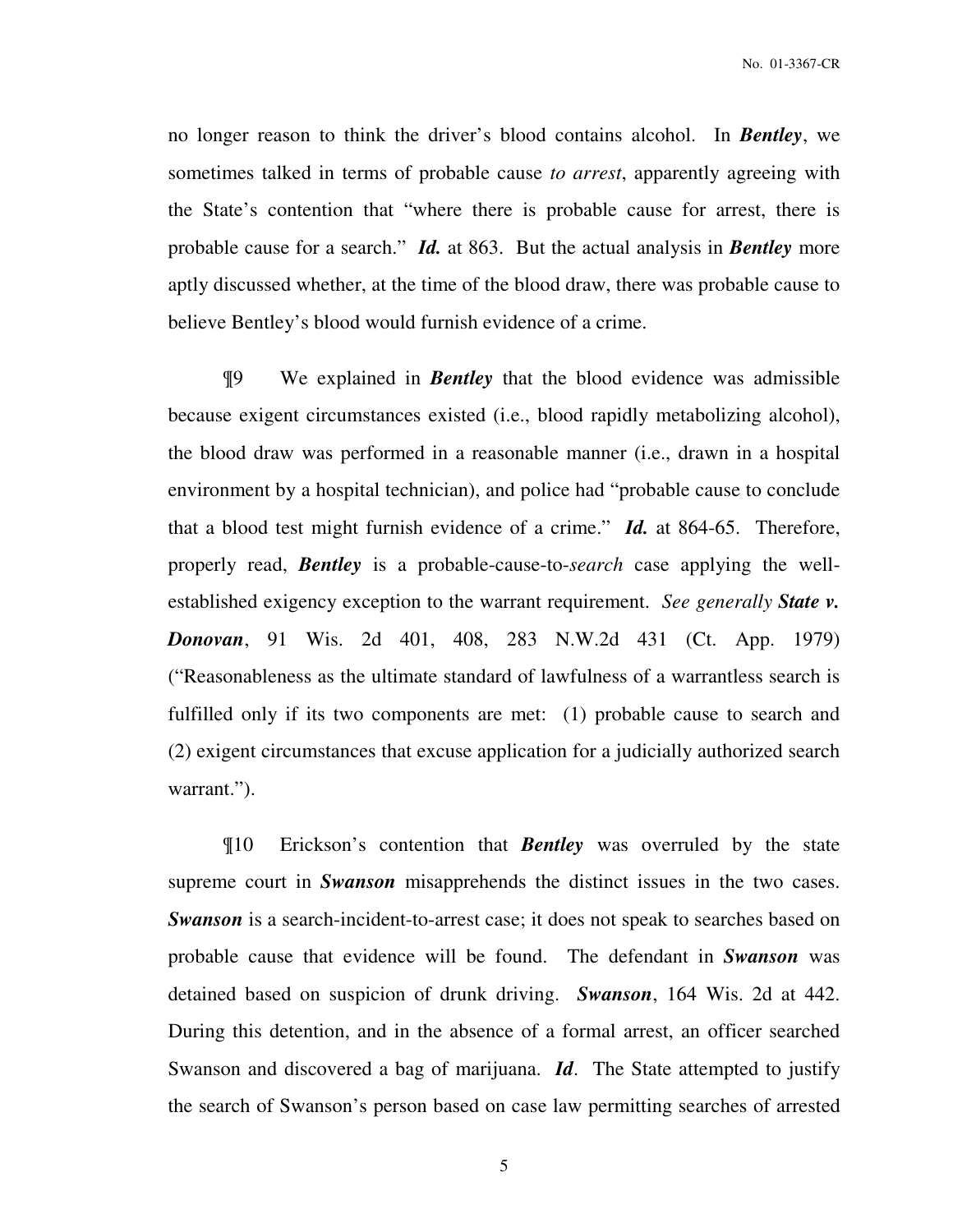persons incident to formal arrest. *Id.* at 450. The State argued in *Swanson* that a formal arrest should not be required if a lawful arrest could have been made. *Id*. at 451. The *Swanson* court rejected the State's argument, stating: "The actual making of a formal arrest, as opposed to the mere existence of grounds for doing so, is considered to be a significant event. The lawful arrest is not a mere formality, and without an arrest there is no justification for a full search incident to an arrest." *Id*. *Swanson* does not address the situation before this court in *Bentley*, the admissibility of evidence resulting from a search based on probable cause that evidence will be found and exigent circumstances. Thus, *Swanson* did not overrule *Bentley*.

¶11 Our conclusion that *Bentley* was not overruled by *Swanson* does not fully dispose of Erickson's assertion that, under *Bohling*, a formal arrest is required prior to a warrantless nonconsensual blood draw. Accordingly, we turn our attention to *Bohling* and *Bentley*.

¶12 *Bohling* addressed one scenario in which police officers may draw blood from a suspected drunk driver without consent and without a warrant. Among other requirements, the court held that such a draw is permissible "from a person lawfully arrested for a drunk-driving related violation or crime." *Bohling*, 173 Wis. 2d at 534. By way of footnote, the *Bohling* court added the following caveat to this requirement:

> Probable cause to arrest substitutes for the predicate act of lawful arrest. *State v. Bentley*, 92 Wis. 2d 860, 863- 64, 286 N.W.2d 153 (Ct. App. 1979).

*Id.* at 534 n.1. This footnote seemingly says that, for purposes of a warrantless nonconsensual blood draw, probable cause *to arrest* for a drunk-driving-related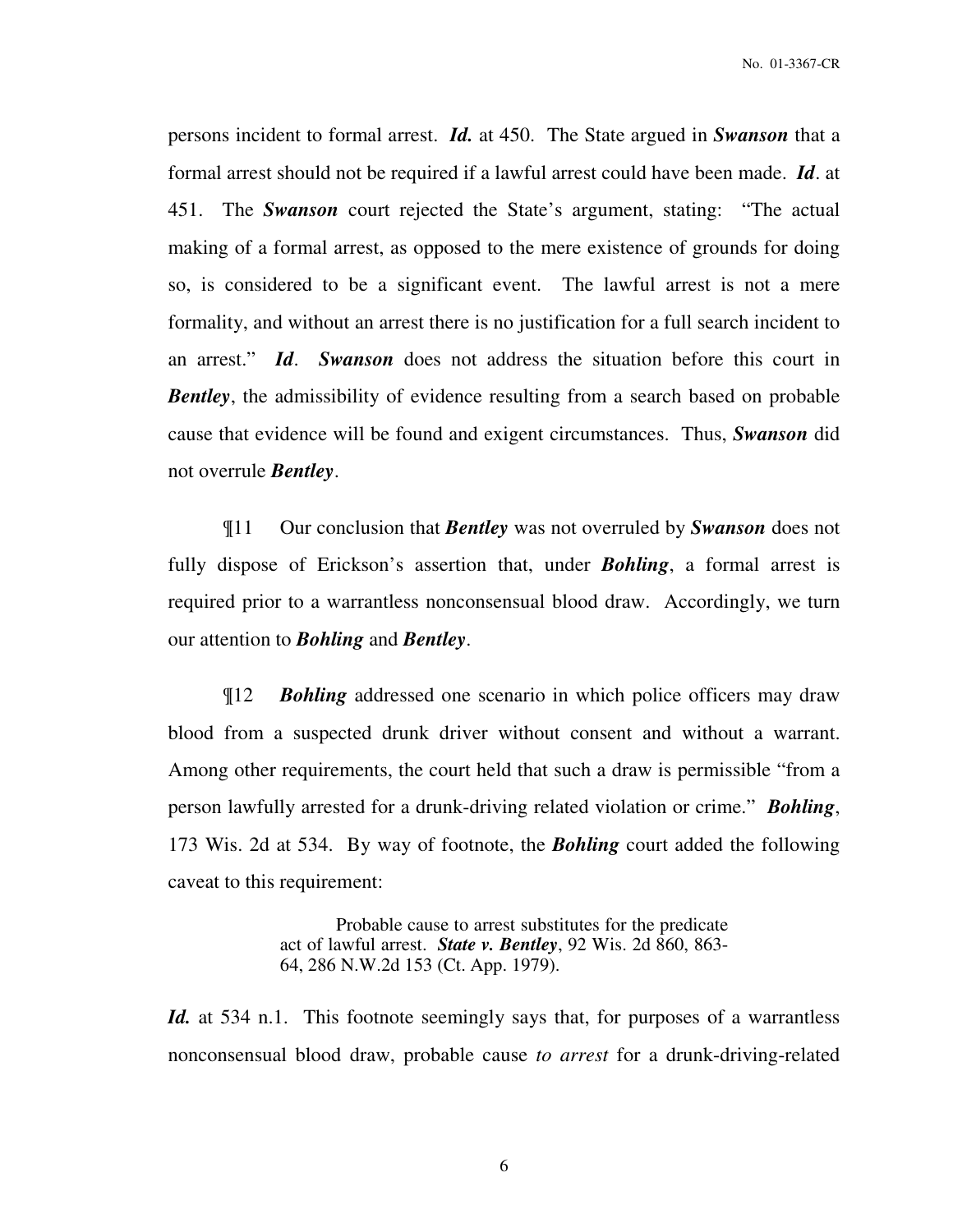violation or crime is a substitute for an actual arrest.<sup>2</sup> However, we need not rely on this footnote to affirm the circuit court's decision to permit evidence resulting from the blood draw. Regardless of the *Bentley* footnote in *Bohling*, we hold that, in the absence of an arrest, probable cause to believe blood currently contains evidence of a drunk-driving-related violation or crime satisfies the first prong of *Bohling*. Furthermore, this same probable cause necessarily satisfies the second prong of *Bohling*, that "there is a clear indication that the blood draw will produce evidence of intoxication," *Bohling*, 173 Wis. 2d at 534, because the probable cause standard used in *Bentley* is more demanding than the "clear indication" standard. *See State v. Seibel*, 163 Wis. 2d 164, 173, 471 N.W.2d 226 (1991) ("clear indication" is the equivalent of "reasonable suspicion").

¶13 Having resolved the test to be applied, we now turn to Erickson's argument that the particular facts of this case do not amount to probable cause to believe Erickson's blood contained evidence of drunk driving.<sup>3</sup>

# *Whether There was Probable Cause to Believe Erickson's Blood Contained Evidence of a Drunk-Driving-Related Offense*

¶14 Erickson argues that police did not possess probable cause to believe her blood contained evidence of drunk driving. When analyzing probable cause to search, "the proper inquiry is whether evidence of a crime will be found. The quantum of evidence required to establish probable cause to search is a 'fair probability' that contraband or evidence of a crime will be found in a particular

 $\overline{a}$ 

<sup>&</sup>lt;sup>2</sup> This **Bentley** "probable cause to arrest" alternative to a formal arrest was reiterated in *State v. Thorstad*, 2000 WI App 199, ¶7 n.4, 238 Wis. 2d 666, 618 N.W.2d 240.

<sup>&</sup>lt;sup>3</sup> We do not address the State's arguments that the arrest was substantially contemporaneous with the blood draw and that the odor of alcohol alone supplied probable cause under the absolute sobriety law which, the State contends, is a "drunk-driving related violation or crime" under *State v. Bohling*, 173 Wis. 2d 529, 534, 494 N.W.2d 399 (1993).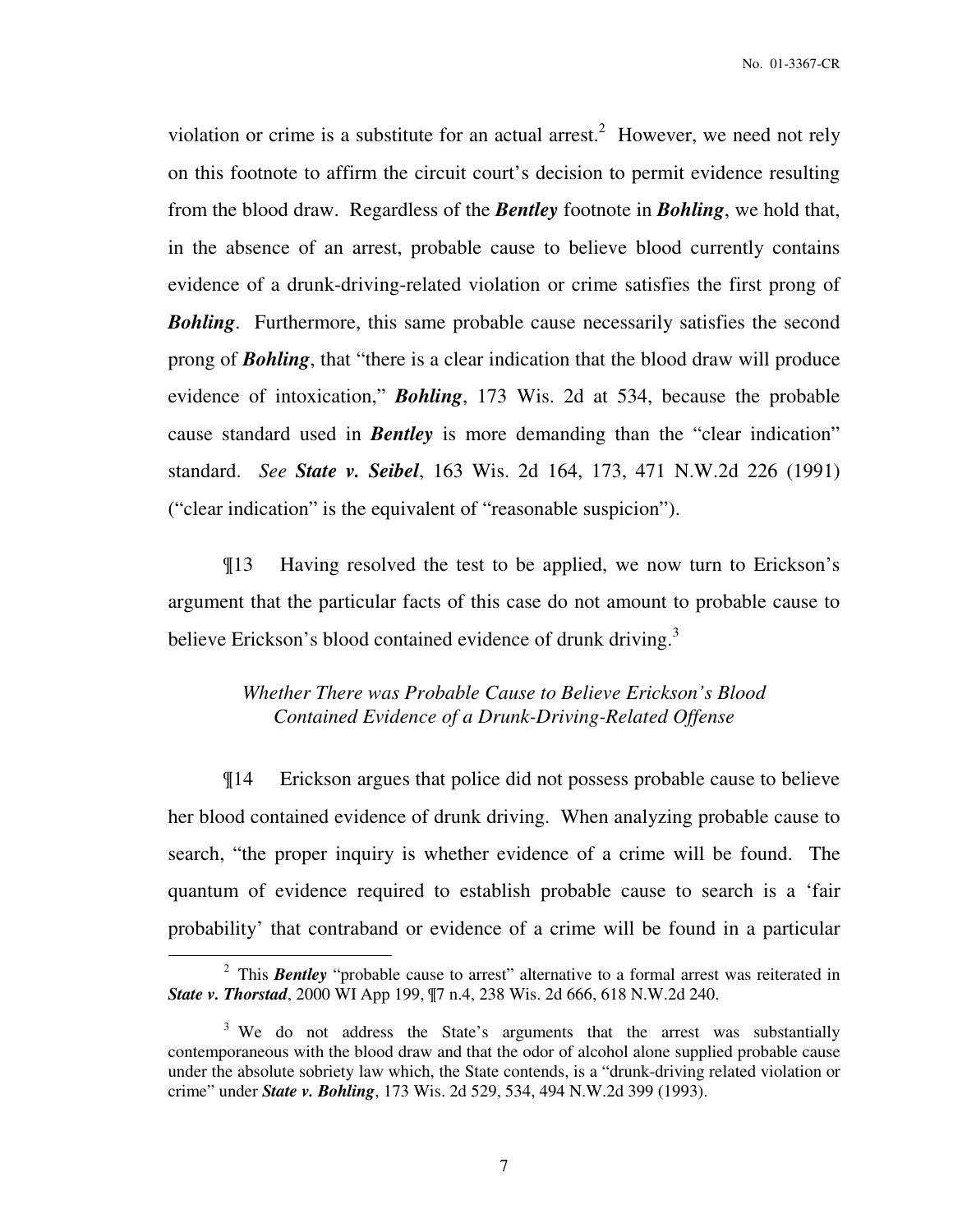place." *State v. Hughes*, 2000 WI 24, ¶21, 233 Wis. 2d 280, 607 N.W.2d 621 (quoting *Illinois v. Gates*, 462 U.S. 213, 238 (1983)) (citations omitted). Whether probable cause for a search exists is determined by analyzing the totality of the circumstances. *State v. DeSmidt*, 155 Wis. 2d 119, 131, 454 N.W.2d 780 (1990) (citing *Gates*, 462 U.S. at 238). "The test is objective: what a reasonable police officer would reasonably believe under the circumstances …." *State v. Londo*, 2002 WI App 90, ¶10, 252 Wis. 2d 731, 643 N.W.2d 869. Probable cause is assessed by looking at practical considerations on which reasonable people, not legal technicians, act. *See State v. Pozo*, 198 Wis. 2d 705, 711, 544 N.W.2d 228 (Ct. App. 1995). Probable cause does not mean more likely than not. *State v. Paszek*, 50 Wis. 2d 619, 625, 184 N.W.2d 836 (1971). It is only necessary that the information support a reasonable belief that guilt is more than a possibility. *Id.*

¶15 In this case, the officer knew the following information when he ordered the blood draw. At about 5:40 a.m. on August 27, 2000, less than two hours prior to the blood draw, Erickson crashed her pickup truck into a vehicle with sufficient force to set the vehicle on fire. One occupant in the vehicle was killed and the other was seriously injured. Erickson told the officer she remembered waking up and crashing into the vehicle. Erickson said she was returning home from dropping off a friend after a party. While at the scene, Erickson told the officer that she had drunk one beer around 1:00 a.m., but she later told medical personnel she had had three beers, the last one at 1:00 a.m. In addition, while standing about three to four feet from Erickson at the scene, the officer did not smell an odor of intoxicants. However, three emergency medical technicians who treated Erickson at the scene and transported her to the hospital reported that they smelled a strong odor of alcohol on Erickson.